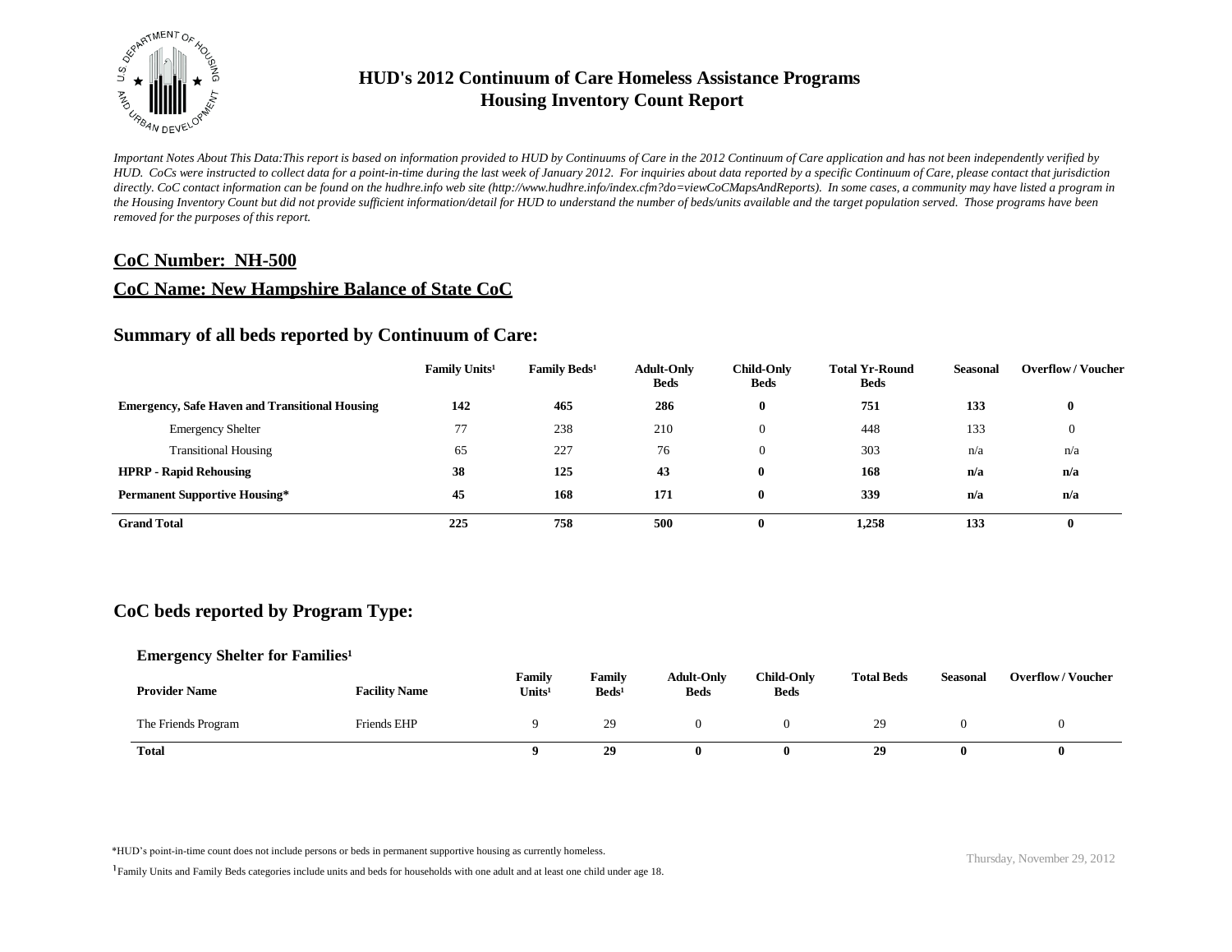

*Important Notes About This Data:This report is based on information provided to HUD by Continuums of Care in the 2012 Continuum of Care application and has not been independently verified by HUD. CoCs were instructed to collect data for a point-in-time during the last week of January 2012. For inquiries about data reported by a specific Continuum of Care, please contact that jurisdiction*  directly. CoC contact information can be found on the hudhre.info web site (http://www.hudhre.info/index.cfm?do=viewCoCMapsAndReports). In some cases, a community may have listed a program in *the Housing Inventory Count but did not provide sufficient information/detail for HUD to understand the number of beds/units available and the target population served. Those programs have been removed for the purposes of this report.*

### **Emergency Shelter for Mixed Populations**

| <b>Provider Name</b>                 | <b>Facility Name</b>          | Family<br>Units <sup>1</sup> | Family<br>Beds <sup>1</sup> | <b>Adult-Only</b><br><b>Beds</b> | <b>Child-Only</b><br><b>Beds</b> | <b>Total Beds</b> | <b>Seasonal</b> | <b>Overflow/Voucher</b> |
|--------------------------------------|-------------------------------|------------------------------|-----------------------------|----------------------------------|----------------------------------|-------------------|-----------------|-------------------------|
| Homeless Center for Strafford County | Homeless Center for Strafford |                              |                             |                                  |                                  |                   |                 |                         |
| Total                                |                               | o                            | 0                           |                                  |                                  |                   | 26              |                         |

\*HUD's point-in-time count does not include persons or beds in permanent supportive housing as currently homeless.

<sup>&</sup>lt;sup>1</sup>Family Units and Family Beds categories include units and beds for households with one adult and at least one child under age 18.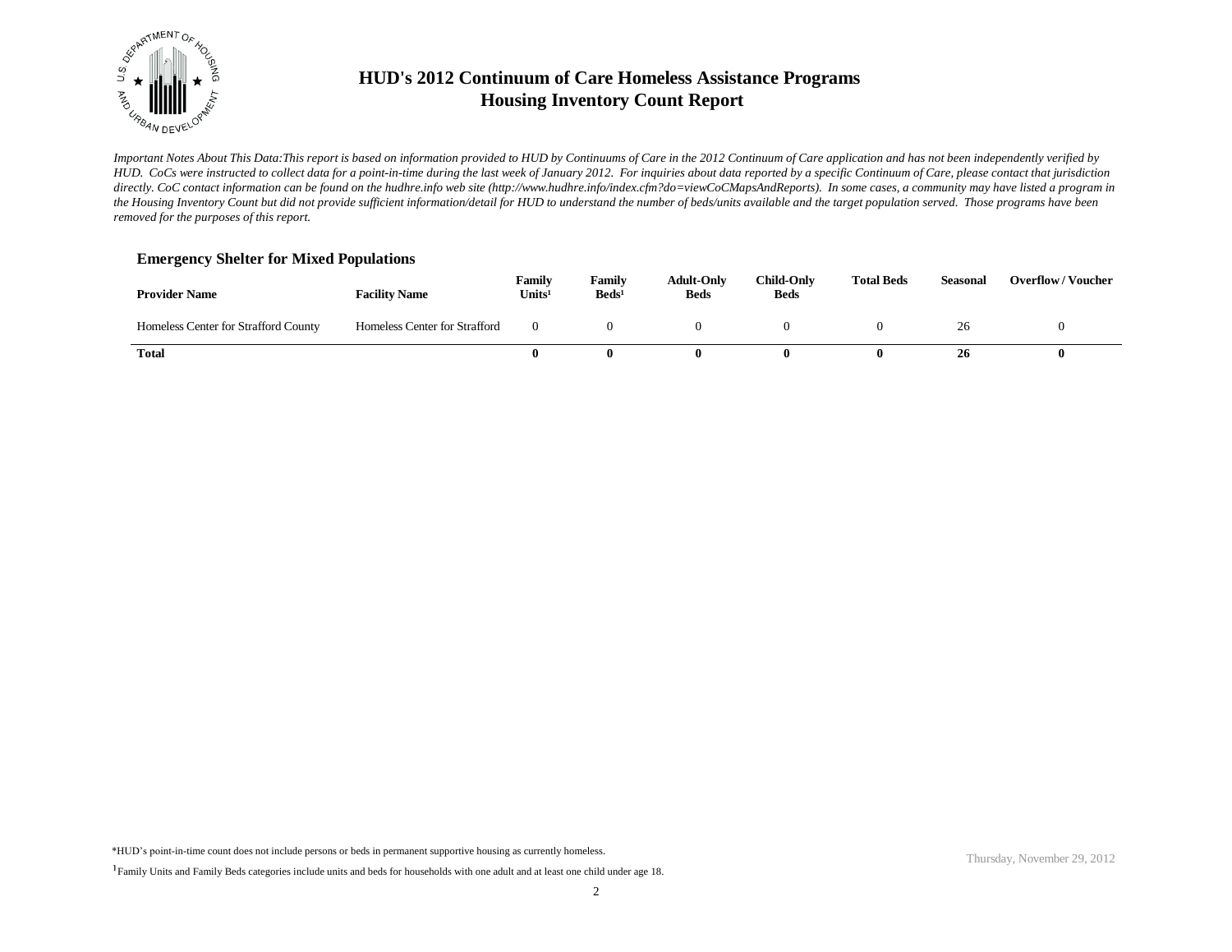

*Important Notes About This Data:This report is based on information provided to HUD by Continuums of Care in the 2012 Continuum of Care application and has not been independently verified by HUD. CoCs were instructed to collect data for a point-in-time during the last week of January 2012. For inquiries about data reported by a specific Continuum of Care, please contact that jurisdiction*  directly. CoC contact information can be found on the hudhre.info web site (http://www.hudhre.info/index.cfm?do=viewCoCMapsAndReports). In some cases, a community may have listed a program in *the Housing Inventory Count but did not provide sufficient information/detail for HUD to understand the number of beds/units available and the target population served. Those programs have been removed for the purposes of this report.*

| <b>Provider Name</b>                          | <b>Facility Name</b>            | Family<br>Units <sup>1</sup> | Family<br>$\text{Beds}^1$ | <b>Adult-Only</b><br><b>Beds</b> | <b>Child-Only</b><br><b>Beds</b> | <b>Total Beds</b> | <b>Seasonal</b> | <b>Overflow/Voucher</b> |
|-----------------------------------------------|---------------------------------|------------------------------|---------------------------|----------------------------------|----------------------------------|-------------------|-----------------|-------------------------|
| 100 Nights Shelter                            | 100 Nights Shelter              | $\mathbf{0}$                 | $\boldsymbol{0}$          | $\theta$                         | $\mathbf{0}$                     | $\mathbf{0}$      | 26              | $\Omega$                |
| A Safe Place                                  | A Safe Place                    | 4                            | 16                        | $\overline{0}$                   | $\mathbf{0}$                     | 16                | $\theta$        | ∩                       |
| <b>Bridge House</b>                           | <b>Bridge House</b>             | $\overline{4}$               | 12                        | 8                                | $\Omega$                         | 20                | $\Omega$        | 0                       |
| <b>Cross Roads House</b>                      | Cross Roads House               |                              | 23                        | 56                               | $\mathbf{0}$                     | 79                | $\theta$        | 0                       |
| First Congregational Church                   | Winter Emergency Shelter        | $\mathbf{0}$                 | $\mathbf{0}$              | $\overline{0}$                   | $\mathbf{0}$                     | $\mathbf{0}$      | 41              | 0                       |
| Granite United Way                            | Concord Family Winter Shelte    | $\mathbf{0}$                 | $\mathbf{0}$              | $\Omega$                         | $\Omega$                         | $\Omega$          | 40              | 0                       |
| Monadnock Center for Violence Prevention MCVP |                                 | 3                            | 6                         | 6                                | $\mathbf{0}$                     | 12                | $\Omega$        | ∩                       |
| My Friends Place                              | My Friends Place                | 3                            | 6                         | 11                               | $\mathbf{0}$                     | 17                | $\Omega$        | 0                       |
| New Beginnings                                | New Beginnings                  | 5                            | 10                        | 5                                | $\mathbf{0}$                     | 15                | $\theta$        | 0                       |
| Rape & DV Crisis Center                       | Rape & DV Crisis Center         | 2                            | 4                         | 10                               | $\mathbf{0}$                     | 14                | $\overline{0}$  | 0                       |
| <b>RESPONSE</b>                               | RESPONSE - Berlin               | 2                            | 8                         | $\overline{c}$                   | $\mathbf{0}$                     | 10                | $\Omega$        | 0                       |
| Southwestern Community Services               | <b>Sullivan County Shelters</b> | 7                            | 28                        | 24                               | $\Omega$                         | 52                | $\Omega$        |                         |
| Southwestern Community Services               | <b>Cheshire County Shelters</b> | 8                            | 32                        | 24                               | $\mathbf{0}$                     | 56                | $\theta$        | 0                       |
| <b>Starting Point</b>                         | Sharp House                     | $\overline{4}$               | 10                        | 3                                | $\Omega$                         | 13                | $\Omega$        | ∩                       |
| The Salvation Army                            | McKenna House                   | $\overline{0}$               | $\mathbf{0}$              | 26                               | $\mathbf{0}$                     | 26                | $\Omega$        | $\Omega$                |
| The Salvation Army                            | The Carey House                 | 4                            | 15                        | 16                               | $\mathbf{0}$                     | 31                | $\Omega$        | ∩                       |
| Tri County CAP                                | Support Center at Burch Hous    | 7                            | 10                        | 6                                | $\mathbf{0}$                     | 16                | $\Omega$        | 0                       |
| Tri County CAP                                | <b>Tyler Blain House</b>        | 1                            | 4                         | 4                                | $\mathbf{0}$                     | 8                 | $\Omega$        | 0                       |
| <b>Turning Point Network</b>                  | DV Shelter                      | 3                            | 10                        | 6                                | $\mathbf{0}$                     | 16                | $\Omega$        | $\Omega$                |
| Voices Against Violence                       | <b>Eve's Place</b>              | 2                            | 9                         | 3                                | $\mathbf{0}$                     | 12                | $\overline{0}$  | $\Omega$                |
| <b>WISE</b>                                   | DV Shelter ES                   | 2                            | 6                         | $\theta$                         | $\mathbf{0}$                     | 6                 | $\overline{0}$  | $\mathbf{0}$            |
| <b>Total</b>                                  |                                 | 68                           | 209                       | 210                              | $\bf{0}$                         | 419               | 107             | $\bf{0}$                |

### **Emergency Shelter for Adult Individuals**

\*HUD's point-in-time count does not include persons or beds in permanent supportive housing as currently homeless.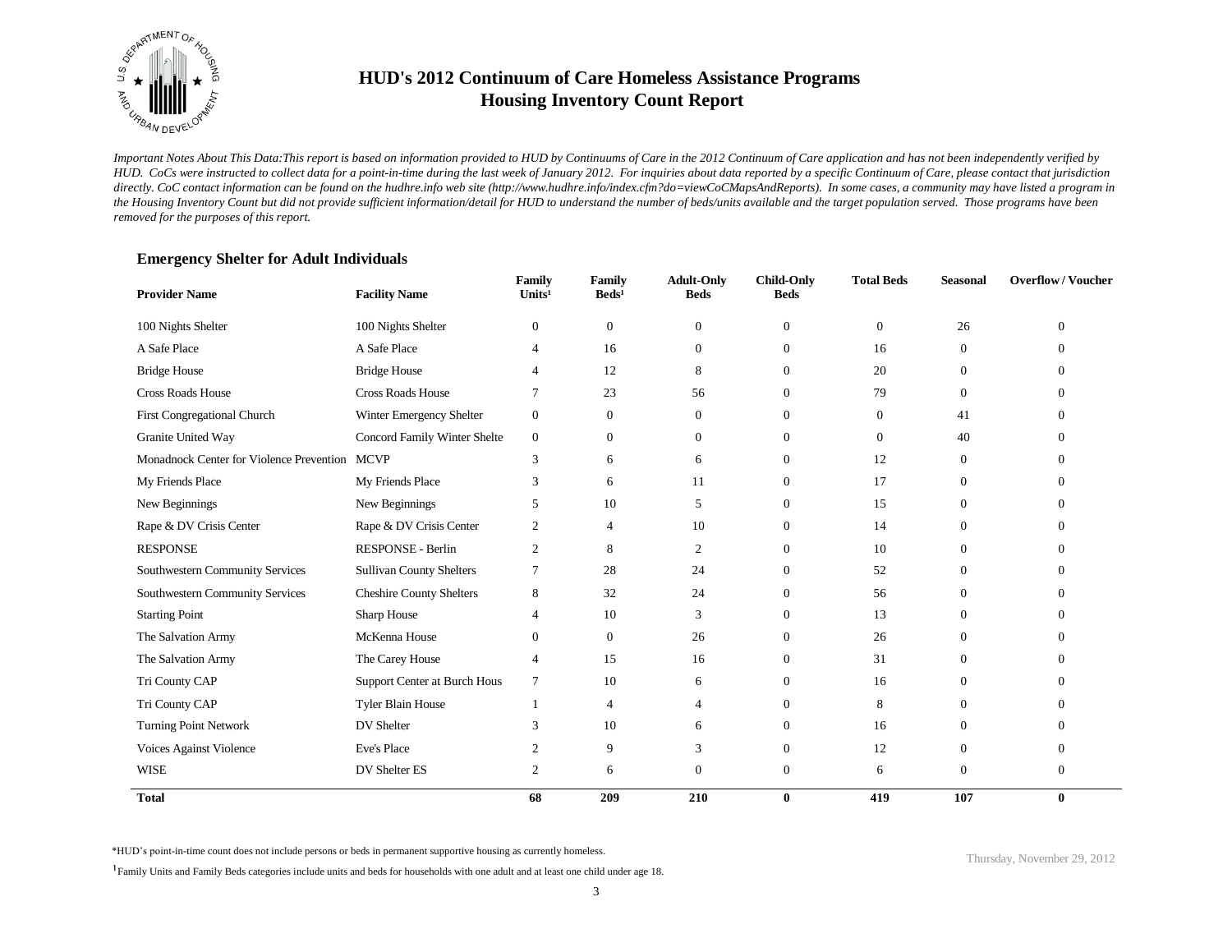

*Important Notes About This Data:This report is based on information provided to HUD by Continuums of Care in the 2012 Continuum of Care application and has not been independently verified by HUD. CoCs were instructed to collect data for a point-in-time during the last week of January 2012. For inquiries about data reported by a specific Continuum of Care, please contact that jurisdiction*  directly. CoC contact information can be found on the hudhre.info web site (http://www.hudhre.info/index.cfm?do=viewCoCMapsAndReports). In some cases, a community may have listed a program in *the Housing Inventory Count but did not provide sufficient information/detail for HUD to understand the number of beds/units available and the target population served. Those programs have been removed for the purposes of this report.*

### **Transitional Housing for Families<sup>1</sup>**

| <b>Provider Name</b>    | <b>Facility Name</b> | Family<br>Units <sup>1</sup> | Family<br>$\text{Beds}^1$ | <b>Adult-Only</b><br><b>Beds</b> | <b>Child-Only</b><br>Beds | <b>Total Beds</b> | <b>Seasonal</b> | <b>Overflow/Voucher</b> |
|-------------------------|----------------------|------------------------------|---------------------------|----------------------------------|---------------------------|-------------------|-----------------|-------------------------|
| Child & Family Services | TH Littleton         |                              | 6                         |                                  |                           | 6                 | n/a             | n/a                     |
| Laconia Area Land Trust | Elm Street           |                              | 22                        |                                  |                           | 22                | n/a             | n/a                     |
| My Friend's Place       | Our Place            |                              | 14                        |                                  |                           | 14                | n/a             | n/a                     |
| <b>Total</b>            |                      | 11                           | 42                        | 0                                |                           | 42                | n/a             | n/a                     |

#### **Transitional Housing for Mixed Populations**

| <b>Provider Name</b>                 | <b>Facility Name</b>           | Family<br>Units <sup>1</sup> | Family<br>$\text{Beds}^1$ | <b>Adult-Only</b><br><b>Beds</b> | Child-Only<br><b>Beds</b> | <b>Total Beds</b> | Seasonal | <b>Overflow/Voucher</b> |
|--------------------------------------|--------------------------------|------------------------------|---------------------------|----------------------------------|---------------------------|-------------------|----------|-------------------------|
| <b>Families in Transition</b>        | FIT - Concord THP              | 8                            | 16                        |                                  | 0                         | 18                | n/a      | n/a                     |
| Homeless Center for Strafford County | Homeless Center for Strafford  |                              | 17                        | $\theta$                         | $\theta$                  | 17                | n/a      | n/a                     |
| New Generation                       | <b>Pregnancy Shelter</b>       |                              | 14                        | $\Omega$                         | $\Omega$                  | 14                | n/a      | n/a                     |
| New Generation                       | <b>Transitional Apartments</b> |                              |                           | $\Omega$                         | $\Omega$                  | 4                 | n/a      | n/a                     |
| <b>Total</b>                         |                                | 16                           | 51                        |                                  | 0                         | 53                | n/a      | n/a                     |

\*HUD's point-in-time count does not include persons or beds in permanent supportive housing as currently homeless.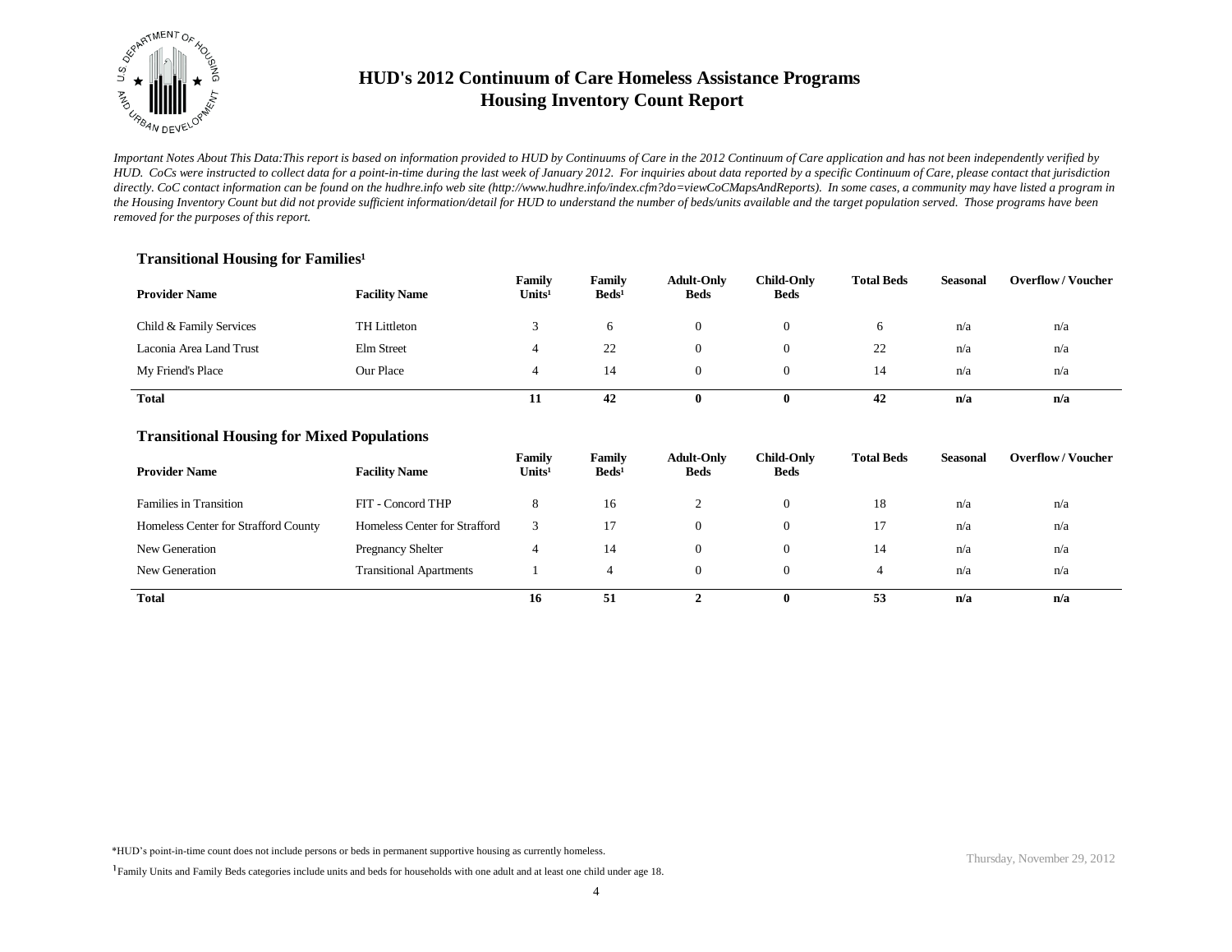

*Important Notes About This Data:This report is based on information provided to HUD by Continuums of Care in the 2012 Continuum of Care application and has not been independently verified by HUD. CoCs were instructed to collect data for a point-in-time during the last week of January 2012. For inquiries about data reported by a specific Continuum of Care, please contact that jurisdiction*  directly. CoC contact information can be found on the hudhre.info web site (http://www.hudhre.info/index.cfm?do=viewCoCMapsAndReports). In some cases, a community may have listed a program in *the Housing Inventory Count but did not provide sufficient information/detail for HUD to understand the number of beds/units available and the target population served. Those programs have been removed for the purposes of this report.*

### **Transitional Housing for Adult Individuals**

| <b>Provider Name</b>                  | <b>Facility Name</b>          | Family<br>Units <sup>1</sup> | Family<br>$\text{Beds}^1$ | <b>Adult-Only</b><br><b>Beds</b> | <b>Child-Only</b><br><b>Beds</b> | <b>Total Beds</b> | <b>Seasonal</b> | <b>Overflow/Voucher</b> |
|---------------------------------------|-------------------------------|------------------------------|---------------------------|----------------------------------|----------------------------------|-------------------|-----------------|-------------------------|
| Belknap-Merrimack CAP                 | Glen Street (formerly Bow/Gle | 6                            | 19                        |                                  | $\mathbf{0}$                     | 20                | n/a             | n/a                     |
| Belknap-Merrimack CAP                 | New Start - Cottage Street    | 6                            | 16                        | $\boldsymbol{0}$                 | $\mathbf{0}$                     | 16                | n/a             | n/a                     |
| Child & Family Services               | TH Dover                      | $\mathbf{0}$                 | $\mathbf{0}$              | 6                                | $\mathbf{0}$                     | 6                 | n/a             | n/a                     |
| Child & Family Services               | TH Concord                    | $\mathbf{0}$                 | $\boldsymbol{0}$          | 6                                | $\mathbf{0}$                     | 6                 | n/a             | n/a                     |
| Headrest                              | Headrest                      | $\mathbf{0}$                 | $\mathbf{0}$              | 8                                | $\mathbf{0}$                     | 8                 | n/a             | n/a                     |
| Monadnock Area Transitional Services  | Monadnock Area Transitional   | $\overline{4}$               | 14                        | $\theta$                         | $\mathbf{0}$                     | 14                | n/a             | n/a                     |
| Northern Human Services               | Gilpin House                  | $\mathbf{0}$                 | $\boldsymbol{0}$          | 6                                | $\mathbf{0}$                     | 6                 | n/a             | n/a                     |
| RESPONSE to Sexual & Domestic Violenc | Response to Sexual & Domesti  | 5                            | 14                        | 3                                | $\mathbf{0}$                     | 17                | n/a             | n/a                     |
| Seacoast Family Promise               | <b>Transitional Shelter</b>   | 5                            | 15                        | $\theta$                         | $\mathbf{0}$                     | 15                | n/a             | n/a                     |
| Southwestern Community Services       | <b>Next Steps THP</b>         | 5                            | 16                        | $\overline{0}$                   | $\mathbf{0}$                     | 16                | n/a             | n/a                     |
| Southwestern Community Services       | <b>Sullivan County THP</b>    | 5                            | 32                        | $\overline{0}$                   | $\overline{0}$                   | 32                | n/a             | n/a                     |
| The Samartians                        | Mary's Place                  | $\mathbf{0}$                 | $\mathbf{0}$              | 13                               | $\theta$                         | 13                | n/a             | n/a                     |
| Tri-County CAP                        | Friendship House              | $\mathbf{0}$                 | $\boldsymbol{0}$          | 12                               | $\mathbf{0}$                     | 12                | n/a             | n/a                     |
| Veteran Homestead Inc.                | Victory Farm                  | $\mathbf{0}$                 | $\mathbf{0}$              | 16                               | $\mathbf{0}$                     | 16                | n/a             | n/a                     |
| <b>WISE</b>                           | DV Shelter                    | 2                            | 8                         | 3                                | $\mathbf{0}$                     | 11                | n/a             | n/a                     |
| <b>Total</b>                          |                               | 38                           | 134                       | 74                               | $\bf{0}$                         | 208               | n/a             | n/a                     |

\*HUD's point-in-time count does not include persons or beds in permanent supportive housing as currently homeless.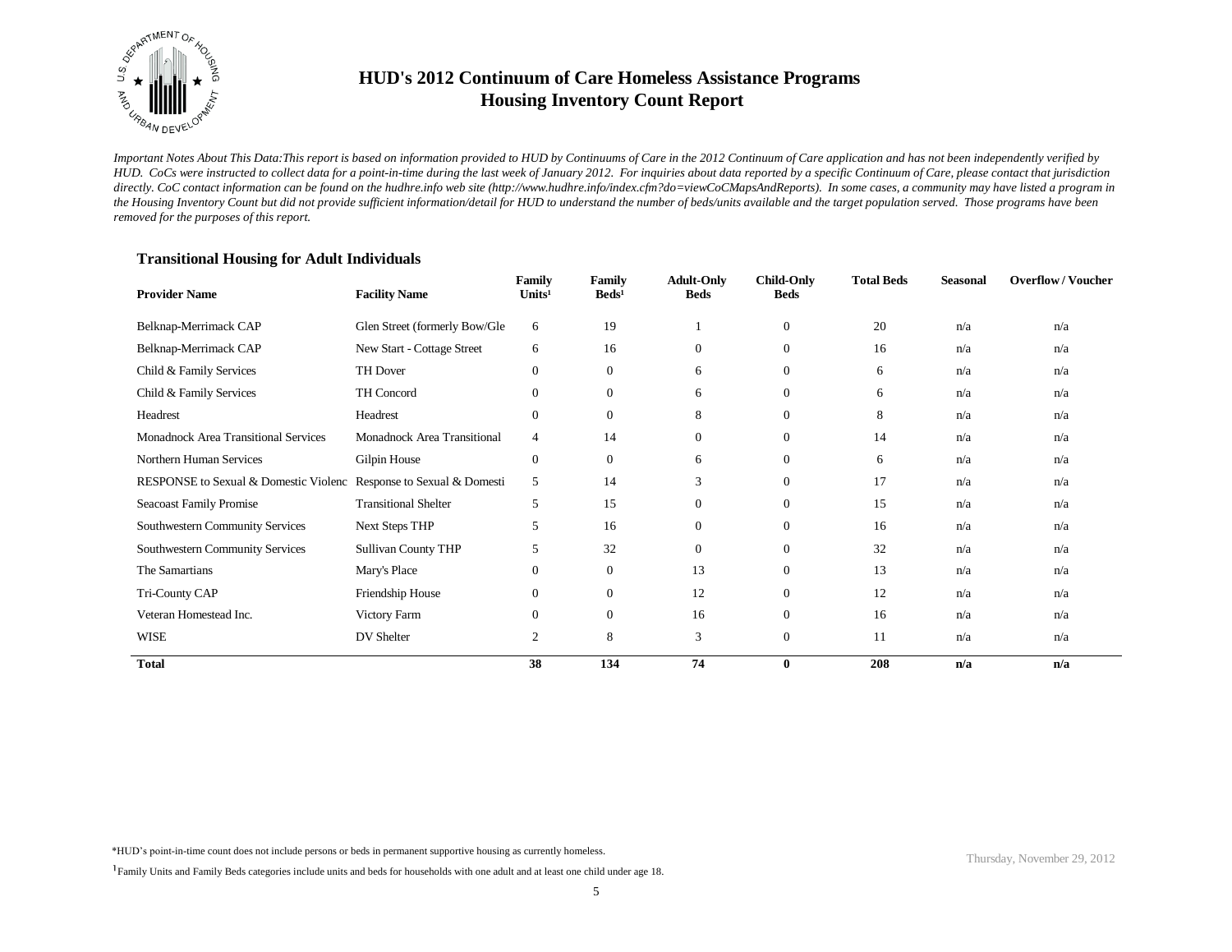

*Important Notes About This Data:This report is based on information provided to HUD by Continuums of Care in the 2012 Continuum of Care application and has not been independently verified by HUD. CoCs were instructed to collect data for a point-in-time during the last week of January 2012. For inquiries about data reported by a specific Continuum of Care, please contact that jurisdiction*  directly. CoC contact information can be found on the hudhre.info web site (http://www.hudhre.info/index.cfm?do=viewCoCMapsAndReports). In some cases, a community may have listed a program in *the Housing Inventory Count but did not provide sufficient information/detail for HUD to understand the number of beds/units available and the target population served. Those programs have been removed for the purposes of this report.*

### **HPRP - Rapid Rehousing for Adult Individuals**

| <b>Provider Name</b>     | <b>Facility Name</b>  | Family<br>Units <sup>1</sup> | Family<br>$\text{Beds}^1$ | <b>Adult-Only</b><br><b>Beds</b> | <b>Child-Only</b><br>Beds | <b>Total Beds</b> | <b>Seasonal</b> | <b>Overflow/Voucher</b> |
|--------------------------|-----------------------|------------------------------|---------------------------|----------------------------------|---------------------------|-------------------|-----------------|-------------------------|
| Belknap-Merrimack CAP    | <b>BM CAP - HPRP</b>  | 10                           | 29                        | 0                                |                           | 29                | n/a             | n/a                     |
| Belknap-Merrimack CAP    | <b>BM CAP HPRP II</b> | $\theta$                     | $\mathbf{0}$              |                                  |                           |                   | n/a             | n/a                     |
| <b>Cross Roads House</b> | CRH - HPRP            | 8                            | 25                        |                                  |                           | 29                | n/a             | n/a                     |
| Tri-County CAP           | <b>HPRP</b>           | 20                           | 71                        | 38                               |                           | 109               | n/a             | n/a                     |
| <b>Total</b>             |                       | 38                           | 125                       | 43                               |                           | 168               | n/a             | n/a                     |

#### **Permanent Supportive Housing for Mixed Populations**

| <b>Provider Name</b>          | <b>Facility Name</b>        | Family<br>Units <sup>1</sup> | Family<br>$\text{Beds}^1$ | <b>Adult-Only</b><br><b>Beds</b> | <b>Child-Only</b><br><b>Beds</b> | <b>Total Beds</b> | Seasonal | <b>Overflow/Voucher</b> |
|-------------------------------|-----------------------------|------------------------------|---------------------------|----------------------------------|----------------------------------|-------------------|----------|-------------------------|
| <b>Families in Transition</b> | Concord Permanent Housing P |                              |                           |                                  |                                  |                   | n/a      | n/a                     |
| <b>Total</b>                  |                             |                              |                           |                                  |                                  |                   | n/a      | n/a                     |

\*HUD's point-in-time count does not include persons or beds in permanent supportive housing as currently homeless.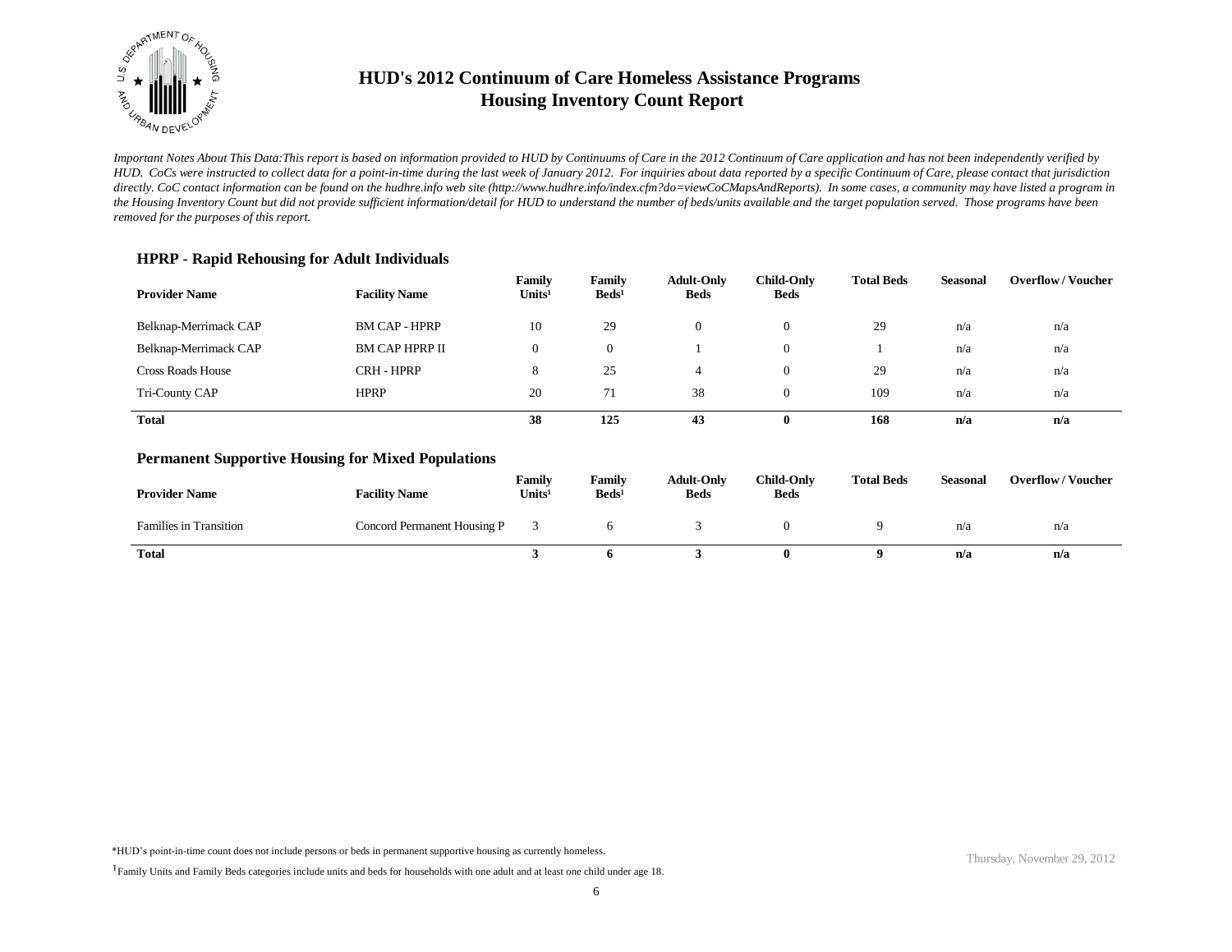

*Important Notes About This Data:This report is based on information provided to HUD by Continuums of Care in the 2012 Continuum of Care application and has not been independently verified by HUD. CoCs were instructed to collect data for a point-in-time during the last week of January 2012. For inquiries about data reported by a specific Continuum of Care, please contact that jurisdiction*  directly. CoC contact information can be found on the hudhre.info web site (http://www.hudhre.info/index.cfm?do=viewCoCMapsAndReports). In some cases, a community may have listed a program in *the Housing Inventory Count but did not provide sufficient information/detail for HUD to understand the number of beds/units available and the target population served. Those programs have been removed for the purposes of this report.*

| <b>Provider Name</b>                                          | <b>Facility Name</b>             | Family<br>Units <sup>1</sup> | Family<br>$\text{Beds}^1$ | <b>Adult-Only</b><br><b>Beds</b> | <b>Child-Only</b><br><b>Beds</b> | <b>Total Beds</b> | <b>Seasonal</b> | <b>Overflow/Voucher</b> |
|---------------------------------------------------------------|----------------------------------|------------------------------|---------------------------|----------------------------------|----------------------------------|-------------------|-----------------|-------------------------|
| Behavioral Health & Developmental Servic Tideview             |                                  | $\Omega$                     | $\mathbf{0}$              | 6                                | $\mathbf{0}$                     | 6                 | n/a             | n/a                     |
| Behavioral Health & Developmental Servic 22/24 Academy Street |                                  | $\mathbf{0}$                 | $\boldsymbol{0}$          | 5                                | $\overline{0}$                   | 5                 | n/a             | n/a                     |
| Center for Life Management                                    | <b>Shelter Plus Care</b>         | $\Omega$                     | $\mathbf{0}$              | 25                               | $\Omega$                         | 25                | n/a             | n/a                     |
| Center for Life Management                                    | <b>Shelter Plus Care</b>         | $\Omega$                     | $\mathbf{0}$              | 2                                | $\Omega$                         | 2                 | n/a             | n/a                     |
| Center for Life Management                                    | <b>Beaver Lake Lodge</b>         | $\theta$                     | $\mathbf{0}$              | 15                               | $\Omega$                         | 15                | n/a             | n/a                     |
| Center for Life Management                                    | <b>CLMPHI</b>                    | $\theta$                     | $\mathbf{0}$              | 20                               | $\overline{0}$                   | 20                | n/a             | n/a                     |
| Center for Life Management                                    | Shelter Plus Care - Coos         | $\Omega$                     | $\mathbf{0}$              | 2                                | $\Omega$                         | $\overline{c}$    | n/a             | n/a                     |
| Community Services Council of New Ham                         | <b>Franklin Falls Farm</b>       | $\theta$                     | $\mathbf{0}$              | 6                                | $\overline{0}$                   | 6                 | n/a             | n/a                     |
| Families in Transition                                        | <b>Concord Community Permane</b> | $\boldsymbol{0}$             | $\mathbf{0}$              | 10                               | $\theta$                         | 10                | n/a             | n/a                     |
| Families in Transition                                        | Concord Community Leasing        | $\overline{4}$               | 14                        | 2                                | $\overline{0}$                   | 16                | n/a             | n/a                     |
| Genesis Behavioral Health                                     | Summer Street Permanent Hou      | $\boldsymbol{0}$             | $\mathbf{0}$              | 5                                | $\overline{0}$                   | 5                 | n/a             | n/a                     |
| Genesis Behavioral Health                                     | <b>McGrath Street</b>            | $\mathbf{0}$                 | $\mathbf{0}$              | 14                               | $\overline{0}$                   | 14                | n/a             | n/a                     |
| Genesis Behavioral Health                                     | Summer Street Permanent Hou      | $\mathbf{0}$                 | $\mathbf{0}$              | 3                                | $\overline{0}$                   | 3                 | n/a             | n/a                     |
| Seacoast Mental Health                                        | Springbrook Condos               | $\theta$                     | $\mathbf{0}$              | 6                                | $\Omega$                         | 6                 | n/a             | n/a                     |
| Seacoast Mental Health                                        | Fairweather Lodge                | $\mathbf{0}$                 | $\mathbf{0}$              | 8                                | $\overline{0}$                   | 8                 | n/a             | n/a                     |
| Southwestern Community Services                               | Shelter Plus Care - Sullivan     | 6                            | 15                        | 5                                | $\Omega$                         | 20                | n/a             | n/a                     |
| Southwestern Community Services                               | Permanent Housing                | $\overline{4}$               | 10                        | $\overline{c}$                   | $\overline{0}$                   | 12                | n/a             | n/a                     |
| Southwestern Community Services                               | <b>PHP</b> Ashuelot              | 3                            | 15                        |                                  | $\overline{0}$                   | 16                | n/a             | n/a                     |
| Southwestern Community Services                               | Shelter Plus Care - Cheshire     | 5                            | 14                        | 7                                | $\overline{0}$                   | 21                | n/a             | n/a                     |
| The Housing Partnership                                       | <b>Rochester Family Housing</b>  | 12                           | 62                        | $\mathbf{0}$                     | $\overline{0}$                   | 62                | n/a             | n/a                     |
| VAMC - Manchester                                             | <b>VASH Program</b>              | $\overline{4}$               | 17                        | 8                                | $\overline{0}$                   | 25                | n/a             | n/a                     |
| VAMC - Manchester                                             | VASH - Merrimack County          |                              | 3                         | 12                               | $\overline{0}$                   | 15                | n/a             | n/a                     |
| VAMC - Manchester                                             | <b>VASH - Strafford County</b>   | 2                            | 9                         | 0                                | $\Omega$                         | 9                 | n/a             | n/a                     |

\*HUD's point-in-time count does not include persons or beds in permanent supportive housing as currently homeless.